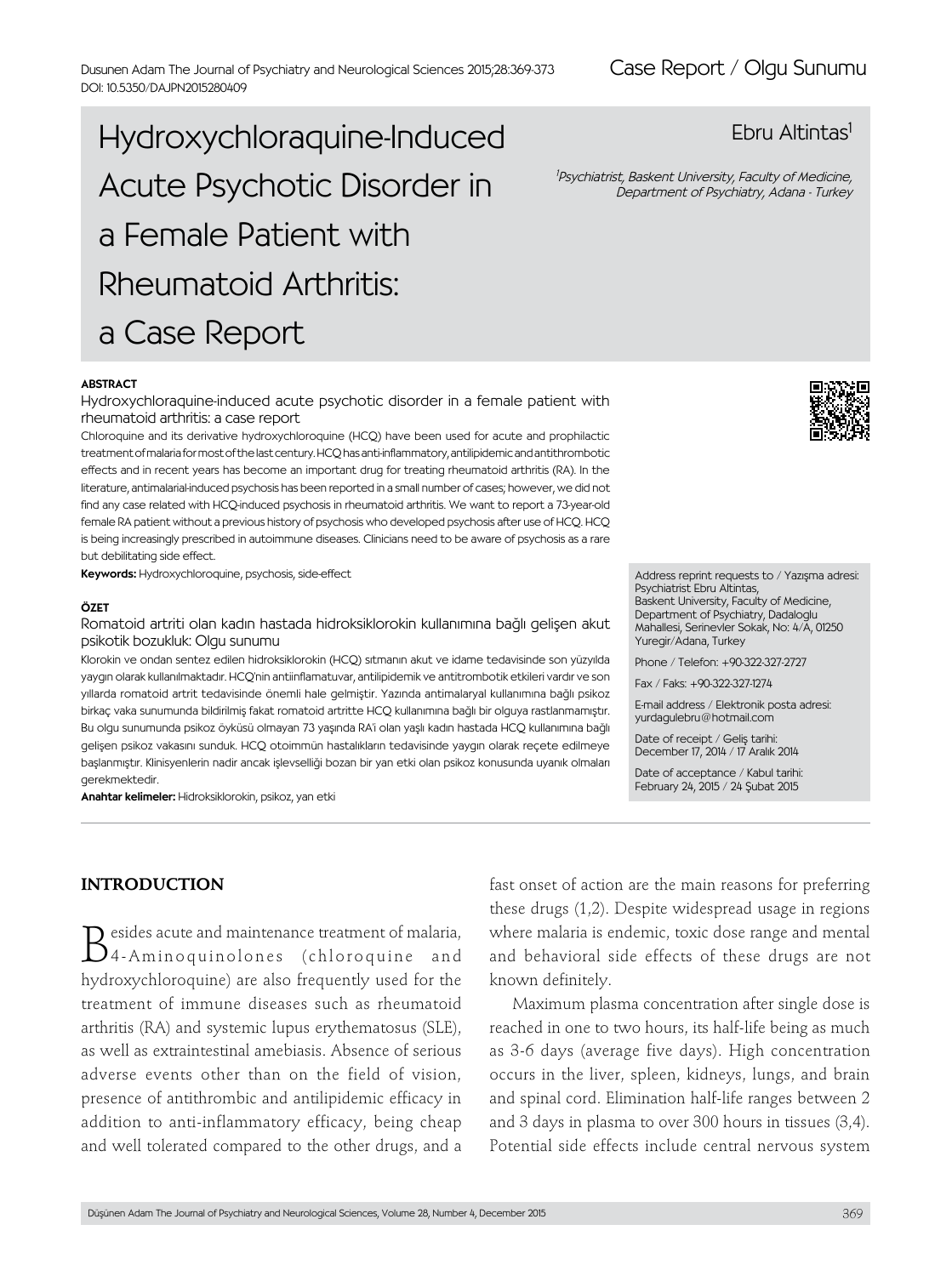involvement, such as headache, neuropathy, vertigo, depression, psychosis and mania, neuromuscular system-related symptoms such as myopathy, loss of sensation and atrophy in the proximal muscles, and dermatological reactions such as hair loss, pruritus, pigmentation and skin rashes (2). Although the incidence of serious neuropsychiatric adverse events has not been definitely established, they have been reported to occur at a rate of approximately 1:136005. It is thought that these adverse events result from idiosyncratic drug reactions (6,7), and female gender is stated to be a risk factor (8).

Neuropsychiatric adverse events reported in the literature are generally those associated with the use of antimalarial drugs in malaria. However, we encountered no study highlighting side effects of these drugs when used in the treatment of RA, for which they recently have been widely used because of their anti-inflammatory efficacy.

With this case report, we aimed to discuss a psychotic disorder due to hydroxychloroquine-use in a geriatric patient who was being followed for rheumatoid arthritis, as well as to attract the clinicians' attention to this subject by scrutinizing side effects of chloroquine in this context.

## **CASE**

We present the case of a 73-year-old illiterate woman with five children. She consulted an internal medicine-rheumatology specialist approximately a month ago for joint pain in wrist and knee; she was diagnosed with RA attack and recommended to receive hydroxychloroquine at a dose of 400mg/day. She was brought to our psychiatry policlinic by her relatives due to the development of symptoms such as repeating the same sentences, meaningless speech, hearing voices, seeing things, not recognizing the people around her, crying for no reason, contraction in the body, inability to swallow solid/fluid foods, inability of speaking, and sometimes shouting. Symptoms had developed after the 5<sup>th</sup> day of treatment. Her history revealed that she had been treated for RA for about 25 years, receiving various

medications such as sulfasalazine, methotrexate, and corticosteroids, and had had no psychiatric complaints during that period. On mental examination of the patient, who was brought in a wheelchair because of difficulty in walking, her appearance was consistent with her age but self-care was decreased, and she was awake with somewhat retarded association of ideas. Thought content and memory could not be evaluated. Her mood was agitated. Her perception included visual and auditory hallucinations. Orientation to place, time and person was correct. Expressed behaviors included meaningless shouting, fearful facial expression and looking at different sides of the room with sudden reactions. No mental disorder was determined in personal and family histories. Her medical history is significant for diabetes mellitus, and insulin was used for treatment. In her neurologic examination, no focal changes or motor or sensory symptoms were found.

Dementia, delirium and central involvement of RA were considered in differential diagnosis of the patient. Psychiatric side effects in RA patients are also associated with increased functional disability, drugs or pain. Therefore, central involvement due to RA were excluded. The presentation of delirium was considered in differential diagnosis but excluded because of the absence of any reason that might explain this situation in organic examination, complete orientation, and absence of diurnal rhythm. Alzheimer dementia was also excluded based on her relative's anamnesis revealing that her cognitive functions were normal before the onset of these complaints. Vascular dementia can occur suddenly after a stroke, and symptoms can vary widely, depending on the severity of the blood vessel damage and the part of the brain affected. The core features of dementia with Lewy bodies are behavioral disturbances, detailed recurrent and well-formed visual hallucinations, fluctuations in cognitive performance, motor Parkinsonism, and the presence of Lewy bodies in the brain. Frontotemporal dementia was excluded because of the absence of dramatic changes of personality, impulsiveness or emotional indifference, progressive aphasia, or social withdrawal. Mini Mental Test could not be performed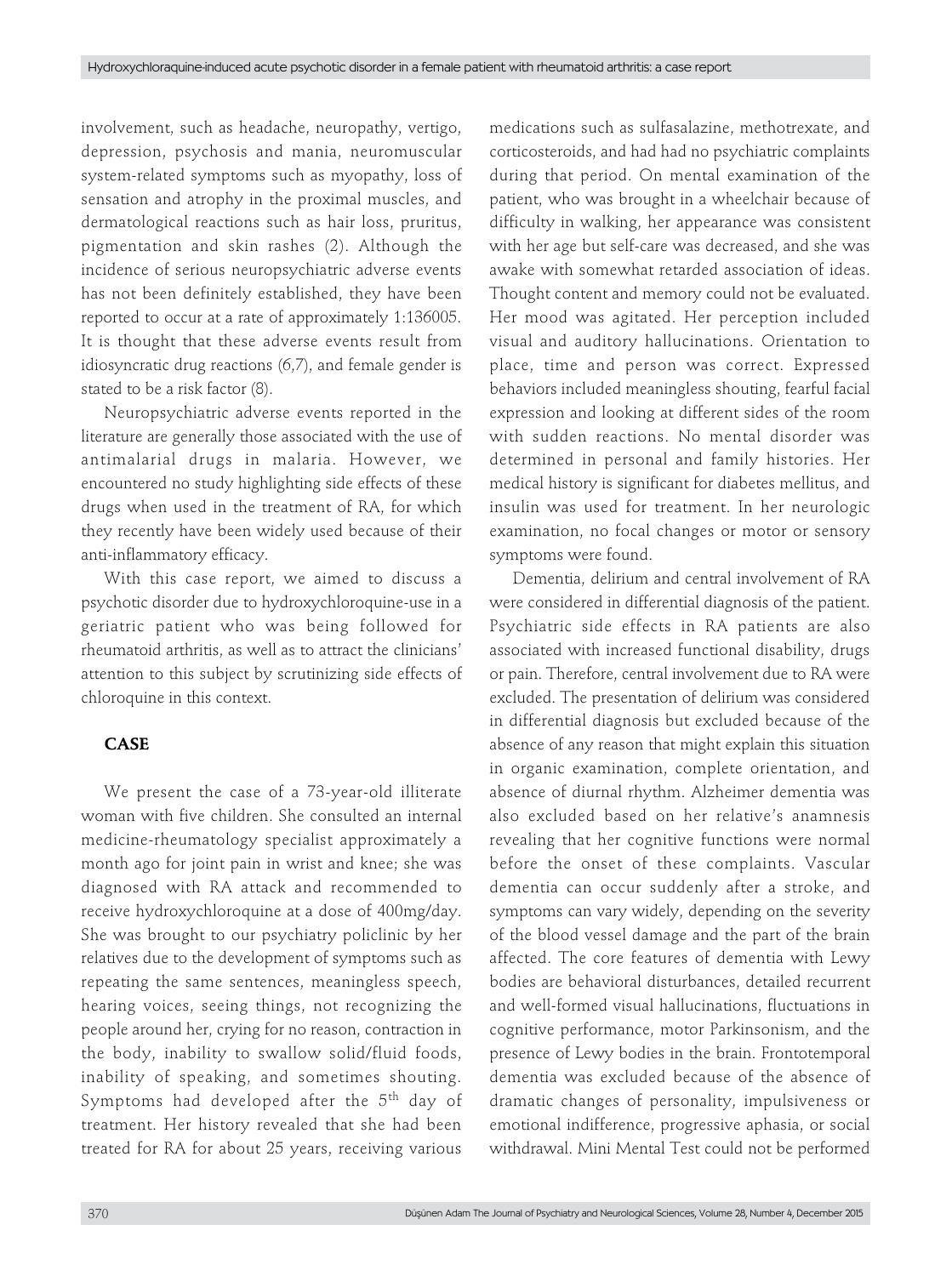because of limited communication with the patient.

Computed tomography of the brain and laboratory analyses were within the normal ranges. A Structured Clinical Interview for DSM-IV Axis I disorders (SCID-I) was performed with the patient after recovery from agitation on the  $3<sup>rd</sup>$  day of psychiatric treatment (9,10). She was diagnosed with drug-induced psychotic disorder. Her Clinical Global Impressions-Severity of Illness Scale (CGI-S) (11) score at baseline was 6 (severely ill). Hydroxychloroquine was discontinued and the already restricted fluid intake was supported with intravenous fluid replacement. Intramuscular diazepam was injected for the contractions in her body and olanzapine was commenced at a dose of 5mg/day via oral route. On the 3<sup>rd</sup> day of treatment, the patient's stabilized emotional state was observed, as aggression and uneasiness disappeared. On the 5<sup>th</sup> day of treatment, restored sleep and appetite and good insight were observed, The psychotic picture completely improved approximately one week after discontinuation of hydroxychloroquine. Her CGI-S score at this point was 1 (normal, not at all ill), CGI-Improvement Scale score was 1 (very much improved). The score of the Mini Mental Test performed in that period was 27/30. Olanzapine therapy was discontinued. Her symptoms did not recur within a 2-month follow-up period.

#### **DISCUSSION**

Psychotic signs and symptoms may appear not only in schizophrenia and similar disorders, but also over the course of other psychiatric and neurological disorders. In addition, drugs such as glucocorticoids and other steroids, anticholinergic drugs, L-Dopa,  $H_2$ receptor blockers, digitalis, antabuse, quinolones, selegiline, isoniazid and topiramate, toxins, and substances such as LSD and cocaine may lead to a similar picture (12).

Chloroquine and hydroxychloroquine were developed in 1934 by German scientists and have been used in the treatment of inflammatory diseases such as malaria, RA and SLE since 1944 (13). The most common side effects of hydroxyquinolines are

encountered in the field of vision. However, drugrelated neuropsychiatric adverse events are rare (1:13600) (5). Although the mechanisms of such adverse events are not clear, some hypotheses have been suggested. It is thought that chloroquine enhances turnover of dopamine transporter protein, inhibits dopaminergic and muscarinic-cholinergic receptors by decreasing the number of postsynaptic dopamine receptors, and thereby shows anticholinergic efficacy. Another hypothesis states that chloroquine behaves as a strong serotonin reuptake inhibitor, inhibiting serotonin transporter protein. Telgt et al. (14) suggested another explanation, according to which antimalarials may have the same pathologic activity as quinolines in acting as N-methyl-d-aspartate agonists and gammaaminobutyric acid antagonists. Another mechanism considered for the explanation of neuropsychiatric adverse events is the drug's probability of decreasing the cortical flow of information by inhibiting P glycoprotein (7).

A great variety of psychiatric side effects, such as mania, depression, visual and auditory hallucinations, delusions of persecution/grandiosity, agitation, suicidal ideation/suicide, and insomnia have been reported due to chloroquine use. These adverse events are doseindependent and may appear approximately within 2 hours or 40 days. They generally disappear within one week following discontinuation of the drug (6,15-17). In their review, Mohan et al. reported chloroquineinduced psychiatric adverse events in at least 10 cases between 1978 and 1980. The mentioned symptoms appeared between the third and  $10<sup>th</sup>$  day after starting chloroquine use and disappeared within 1-2 weeks following discontinuation of drug (6). Bhatia et al. (16) used chloroquine and evaluated six cases that developed psychiatric adverse events. They reported that 70% of the patients were female and that adverse events appeared between the  $2<sup>nd</sup>$  and  $7<sup>th</sup>$  day after the onset of treatment independently of the dose and the way of its administration (before/after meals). They determined organic psychosis in 32, schizophrenia-like disorder in 12, mania in four, and anxiety or depressive disorder in eight cases (16). Using a database, Meier et al. (15) reviewed 35370 patients that had used antimalarial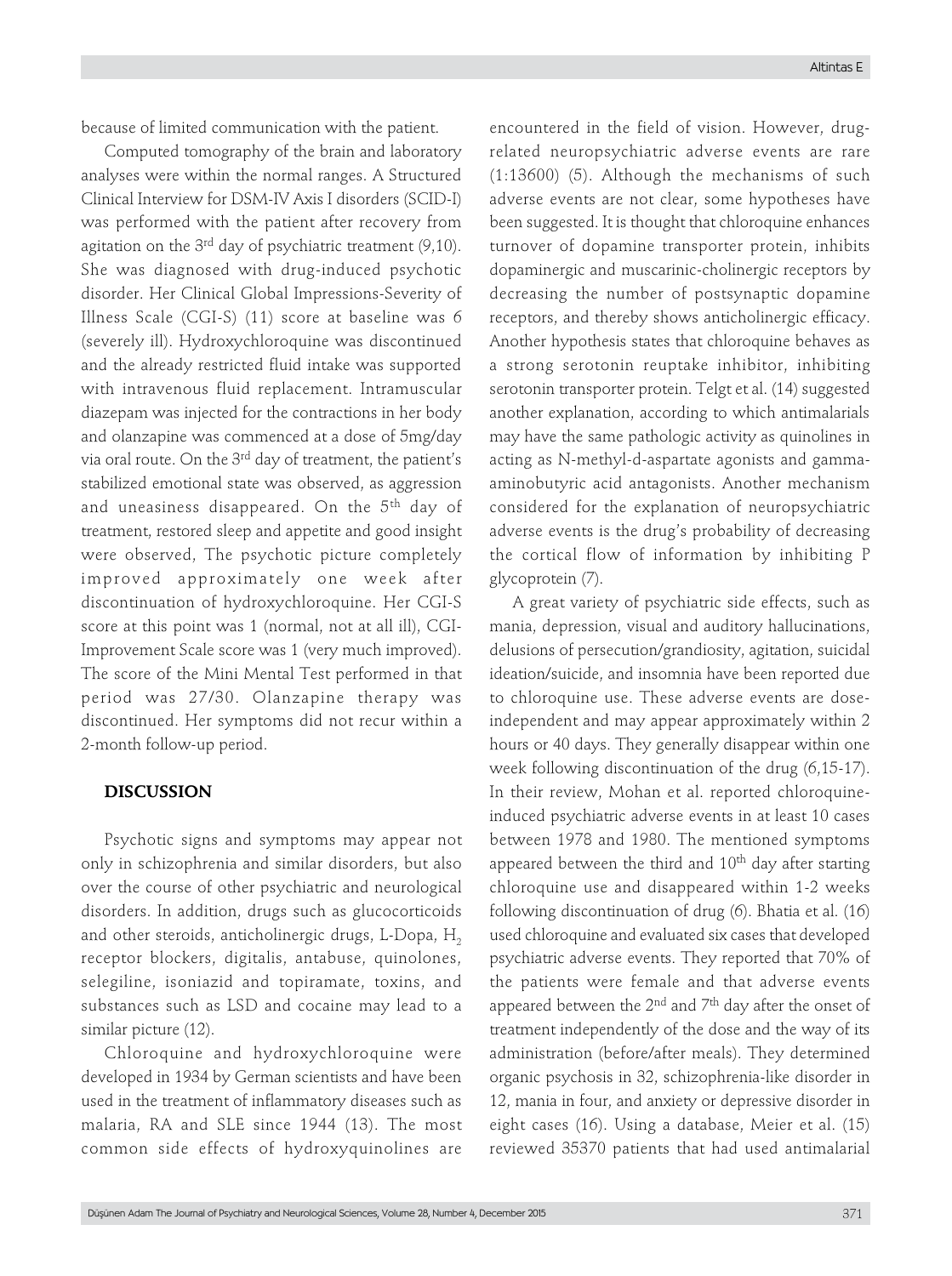drug between 1990 and 1999 in England and determined that 45.2% of the cases were male and 505 patients had depression, 16 patients had psychosis, and 57 patients had panic attack. They emphasized that the risk of psychosis and panic attack due to overall antimalarial drugs (mefloquine, chloroquine, proguanil, and doxycycline) is significantly lower compared to other psychiatric disorders (15).

In the present case, which had no personal or family history of psychiatric disorder, agitation, auditory and visual hallucinations, perseveration, and impairment of the eating routine appeared on the  $5<sup>th</sup>$  day after chloroquine use, which is consistent with the literature. She was diagnosed with hydroxychloroquine-induced psychotic disorder, and drug therapy was discontinued. It was observed that the symptoms improved approximately one week later and did not recur subsequently. Because of the absorption, metabolism, and excretion features of HCQ, the patient's symptoms may occur after 5 days of treatment and disappear one week after discontinuation of the treatment.

Another point worth mentioning is that the patient, while having used antimalarial medication previously, had not developed any psychiatric disorder so far. Many factors such as age, multiple health problems requiring polypharmacy as well as changes in pharmacokinetics and pharmacodynamics in elderly patients may result in an increased incidence of drug toxicity and adverse drug reactions. In elderly people, due to the amount of water in the body decreasing and fat tissue increasing, lipophilic drugs such as HCQ are more easily stored in fat tissues. In addition, elderly arthritic patients may have raised levels of HCQ due to reduced renal clearance (18). Because of all these agerelated changes, age may have been responsible for psychiatric side effects in this patient.

It is important to question the psychiatric history of the patient in detail, keeping a record of the psychiatric disorders that might develop with chloroquine use in the treatment of compelling diseases such as RA, SLE and malaria, to be alert for potential adverse events particularly in old and female patients, and to adjust the dose slowly and gradually. Considering that 4-Aminoquinolones are frequently being used in regions where malaria is endemic, while at the same time offering a good therapeutic option in some other diseases and have a low cost, it is obvious that these drugs should be known better. Scientific studies and case reports are needed particularly on their usage in extra-malarial diseases.

## **REFERENCES**

- 1. Blyth C, Lane C. Hydroxychloroquine retinopathy: is screening necessary? BMJ 1998; 316:716-717. **[\[CrossRef\]](http://dx.doi.org/10.1136/bmj.316.7133.716)**
- 2. Weniger H. Review of side effects and toxicity of chloroquine. Bulletin World Health Organization 1979; 906:1-26.
- 3. Sahoo S, Kumar M, Sinha VK. Chloroquine-induced recurrent psychosis. Am J Ther 2007; 14: 406-407. **[\[CrossRef\]](http://dx.doi.org/10.1097/MJT.0b013e31802e4b0e)**
- 4. Tett SE, Cutler DJ, Day RO, Brown KF. A dose-ranging study of the pharmacokinetics of hydroxy-chloroquine following intravenous administration to healthy volunteers. Br J Clin Pharmacol 1988; 26:303-313. **[\[CrossRef\]](http://dx.doi.org/10.1111/j.1365-2125.1988.tb05281.x)**
- 5. Phillips-Howard PA, ter Kuile FO. CNS adverse events associated with antimalarial agents. Fact or fiction? Drug Saf 1995; 12:370- 383. **[\[CrossRef\]](http://dx.doi.org/10.2165/00002018-199512060-00003)**
- 6. Mohan D, Mohandas E, Rajat R. Chloroquine psychosis: a chemical psychosis? J Natl Med Assoc 1981; 73:1073-1076.
- 7. Alisky JM, Chertkova EL, Iczkowski KA. Drug interactions and pharmacogenetic reactions are the basis for chloroquine and mefloquine-induced psychosis. Med Hypotheses 2006; 67:1090- 1094. **[\[CrossRef\]](http://dx.doi.org/10.1016/j.mehy.2006.01.059)**
- 8. Schneider C, Adamcova M, Jick SS, Schlagenhauf P, Miller MK, Rhein HG, Meier CR. Antimalarial chemoprophylaxis and the risk of neuropsychiatric disorders. Travel Med Infect Dis 2013; 11:71-80. **[\[CrossRef\]](http://dx.doi.org/10.1016/j.tmaid.2013.02.008)**
- 9. First MB, Spitzer RL, Gibbon M, Williams JBW. Structured Clinical Interview for DSM-IV Clinical Version (SCID-I/CV, Version 2.0). New York: Biometrics Research Department, New York State Psychiatric Institute, 1997.
- 10. Corapcioglu A, Aydemir O, Yildiz M, Esen A, Koroglu E. Structured Clinical Interview for DSM-IV Axis I Disorders (SCID-I), Clinical Version. Hekimler Yayin Birligi, Ankara, 1999. (Turkish)